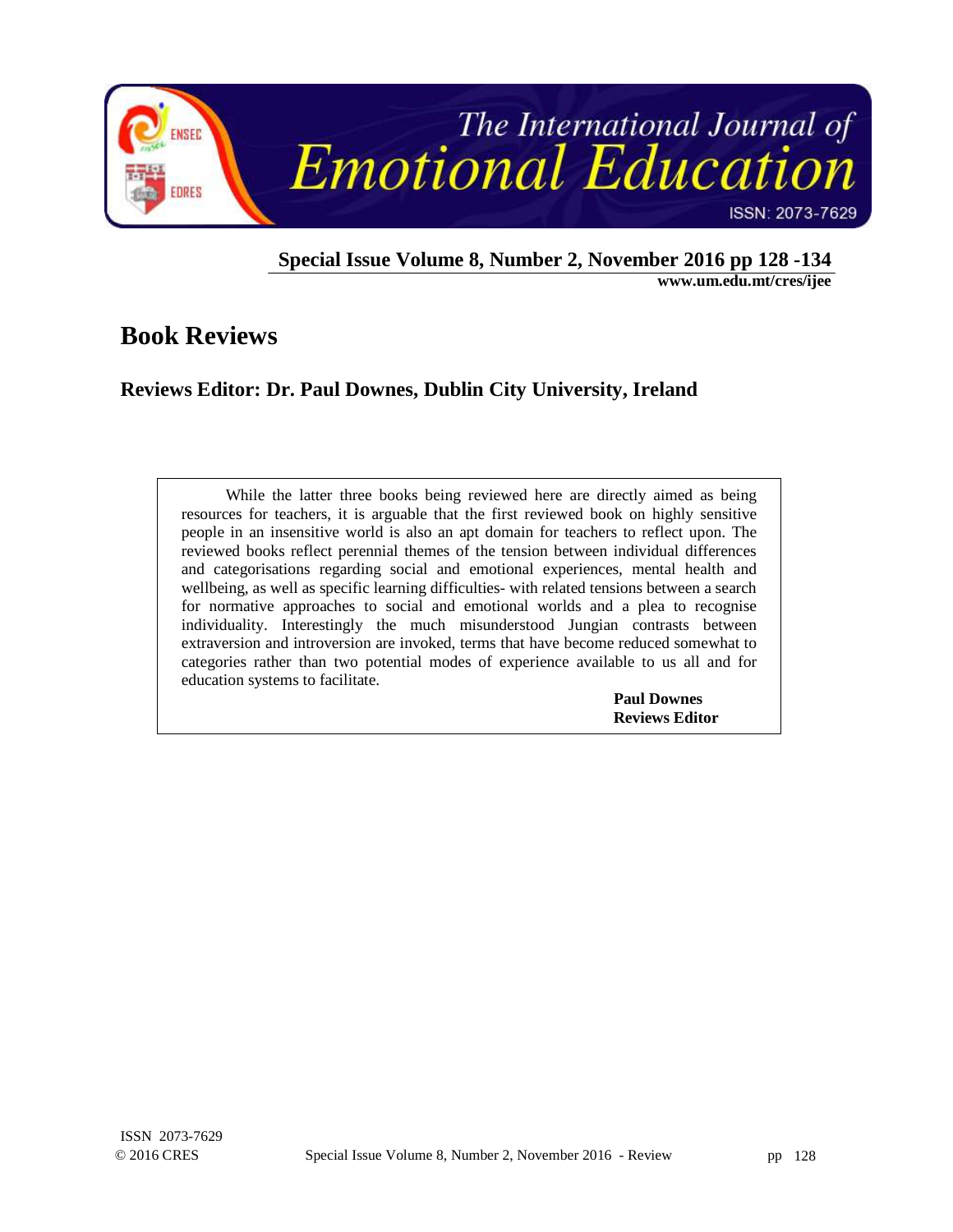# **1.** *Highly Sensitive People in an Insensitive World (How to Create A Happy Life)*

| <b>Author:</b>              | <b>Ilse Sand</b>                   |  |
|-----------------------------|------------------------------------|--|
| <b>Publisher:</b>           | <b>Jessica Kingsley Publishers</b> |  |
| <b>Year of Publication:</b> | 2016                               |  |
| <b>ISBN:</b>                | 978-1-784-50324-6                  |  |
|                             |                                    |  |

Isle Sand's book offers the reader a comprehensive and personal account of what it means to live in this 'insensitive world' as a 'highly sensitive person.' Social and emotional learning is thankfully a key focus in educational research at present. Reflecting on the concept of 'highly sensitive people' offers us an opportunity to appreciate a lesser focused on element within the extremely expansive range of aspects to be considered within this sphere. It invites the reader to think about the diversity of psychological and emotional characteristics that young people in a classroom may have. This concept originated with Elaine Aron's (1997) work. Sand begins her work by outlining the characteristics of *Highly Sensitive People*. These characteristics include being highly sensitive to sensory inputs, being easily affected by the moods of other people, being conscientious and receiving more inputs and thinking deeply about them than other people.

Written in an extremely personal and conversational style, Sand's book almost seems to resemble a long therapy session in which a highly sensitive person's idea of her/himself and their place in the world is deconstructed and rebuilt through a whole different lens. She argues that the trait of being highly sensitive has long been viewed through a deficit perspective, and associated with negative ideas such as introversion and narcissism. Her work reframes this and presents the 'highly sensitive' trait as something that can flourish under the right circumstances.

Beginning with an extensive description of the characteristics of highly sensitive people, the book then includes a chapter dedicated to analysis of high standards highly sensitive people place on themselves and the low self-esteem that can ensue from this. This is followed by a chapter with advice as to how people can organise their life according to this highly sensitive trait, then a chapter with advice on how to benefit from one's ability to relate to others and to be present in situations. Chapters on facing negative aspects such as anger, guilt and shame follow, with an entire chapter dedicated to mental health problems that may be related to being highly sensitive. Following on from this is a chapter about developing and growing, which talks about loving yourself and being yourself. Sand includes a short chapter on research done on the highly sensitive trait, primarily by the above mentioned Elaine Aron. The book ends with 'a gift for the highly sensitive,' an epilogue detailing inspiring activities, and activities to be used when you are over-stimulated.

The book attempts to provide people with ideas as to how to relate these personal characteristics to the context they live in, to reject hegemonic social norms that demand specific characteristics and to embrace and enjoy themselves as they really are. Of particular interest to educators and those interested in social and emotional learning are chapters relating to mental health and self-esteem. Advice given in the book is specific to the highly sensitive trait, but much of it could be applicable to any person suffering with self-esteem issues.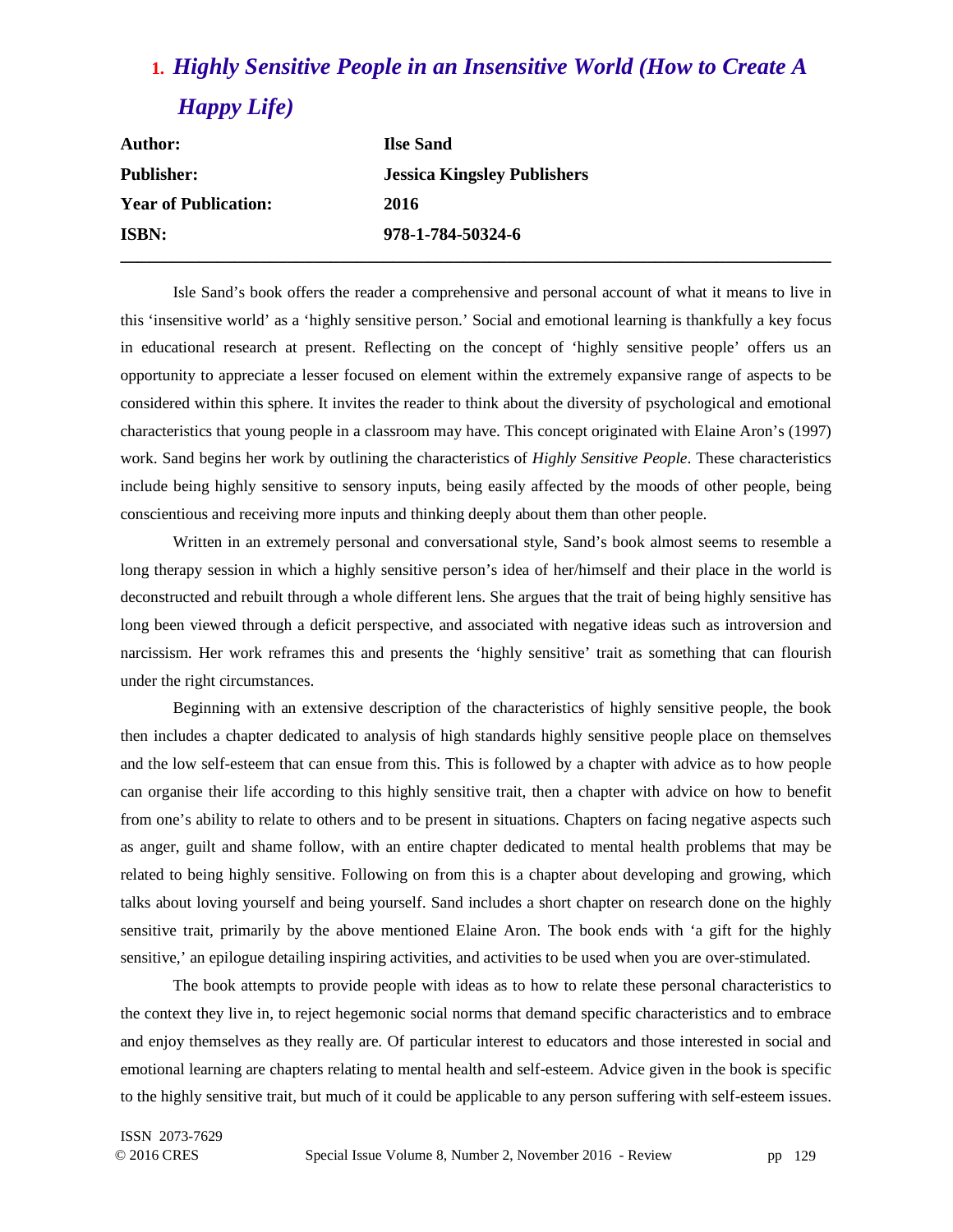The book describes in great detail cognitive processes that people suffering from self-esteem issues engage in, which might be useful for educators considering the impacts that they have on diverse children and young people in their classroom practice.

While the book provides ample opportunity to empathetically engage in the experiences of others, a process which nobody will deny is of fundamental importance for anybody working with people, and young people in particular, its specific aim is to empower 'highly sensitive people' to engage with this trait in a positive way and to derive benefits from it. For people working in education it is not always relevant to the classroom context. The trait of being 'highly sensitive' of course deserves attention, but as a reader I was struck by the fact that many aspects of being highly sensitive would be viewed positively in a classroom setting, and educators reading this book might not consider treatment of highly sensitive people to be a priority area in terms of their continued development as emotional educators. Nonetheless, it offers a valuable insight into a little known phenomenon and is an interesting and entertaining read.

#### **Reference**

Aron, E. (1997) *The Highly Sensitive Person*. New York, NY: Broadway Books

#### *Ms. Kate O'Keefe*

Educational Disadvantage Centre, Institute of Education, Dublin City University, Ireland

# *2. The Other Side of the Report Card. Assessing Students' Social, Emotional and Character Development*

| <b>Author:</b>              | <b>Maurice Elias, Joseph Ferrito and Dominic Moceri</b> |
|-----------------------------|---------------------------------------------------------|
| <b>Publisher:</b>           | Thousand Oaks, California, USA                          |
| <b>Year of Publication:</b> | 2016                                                    |
| <b>ISBN:</b>                | 978-1-4833-8667-6                                       |
|                             |                                                         |

Well-designed assessment is crucial to evaluate and monitor students' progress, providing valuable feedback and information to both learner and teacher on strengths to be celebrated and areas which need further development. It is necessary for both academic learning as well as social and emotional learning. Bringing in new instruments to assess social and emotional learning, however, may require classroom practitioners to adopt new ways of assessing student behaviour, over and above existing classroom demands. As a result, they may be reluctant to engage in tasks which would require additional time and energy to their already busy schedules. Maurice Elias and his colleagues have come up with a very innovative idea of how to go round this barrier, making use of an existing, teacher friendly tool. In *The Other Side of the Report Card,*  the authors provide a roadmap on how to design and implement a report card comment system to assess students' social, emotional and character development, making use of the current report card system in schools.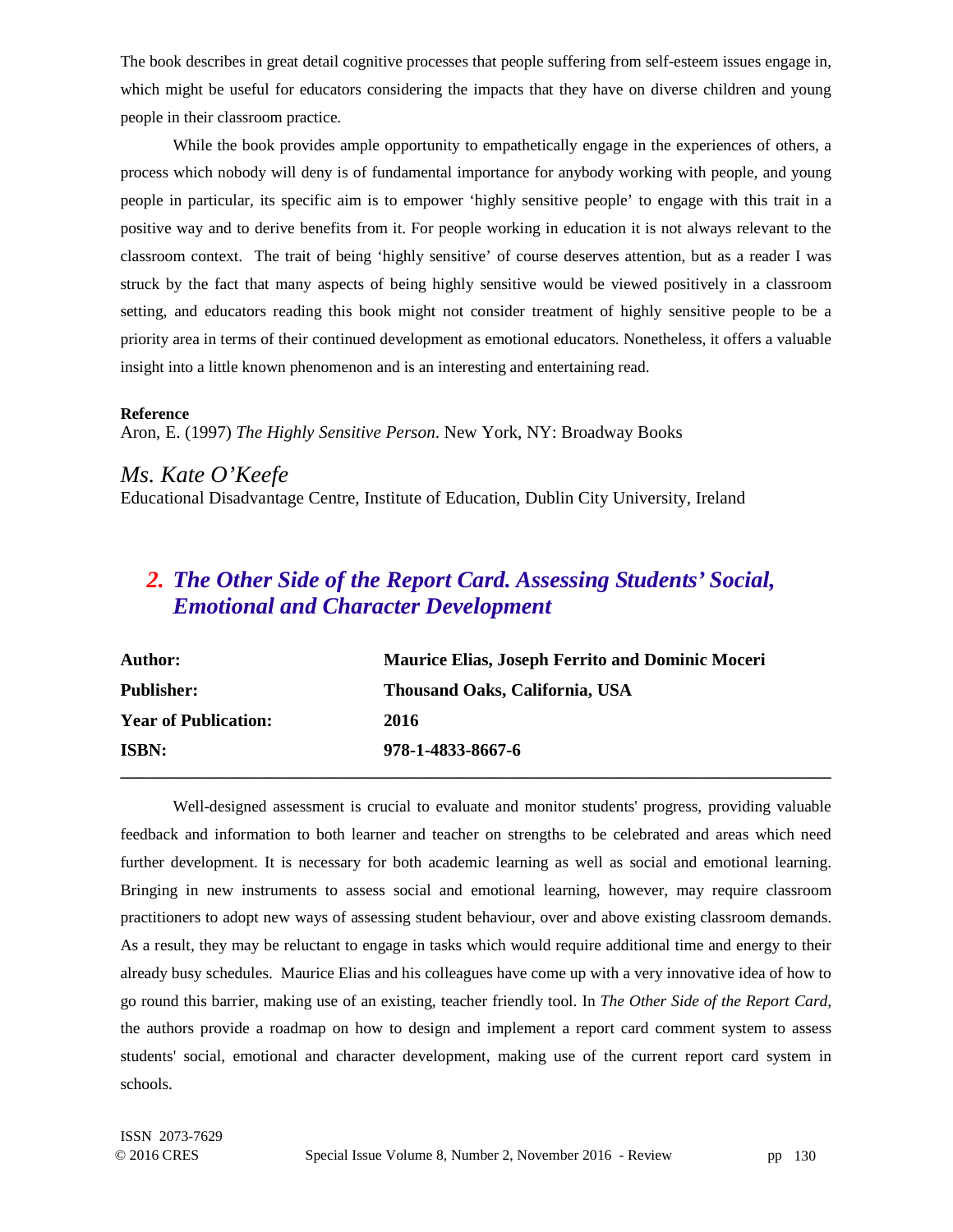In the first chapter, the authors underline the advantages of adding social, emotional and character development to the existing report card system rather than adopting new instruments for assessing this aspect of learning, including practicality and feasibility, the emphasis on positive behaviour, and indications for ageappropriate as well as early interventions. Chapter two then provides examples of adapted comments sections from various schools, such as rubrics and Likert rating systems, including a sample set of 'typical' report cards comments and a set of activities to assist the reader in evaluating his or her own school report cards. The following three chapters then guide the reader through the process of making decisions on what and how to adapt, keeping in mind such factors as existing programmes, school culture, needs of the school community, and flexibility. Chapter 6 identifies the most common challenges likely to be met when adapting the card report system and suggests various strategies on how these may be overcome, including parent-teacher conversations. Chapter 7 serves as an implementation index, identifying the areas to be 'checked' and providing practical strategies on how this could be effected. The concluding chapter appears to be more of an 'optional' chapter, providing a more theoretical discussion on the literature in the area, particularly the rationale for the other side of the report card system in assessing social, emotional and character development in school.

*The Other Side of the Report Card* is a very practical, accessible and school friendly guide for districts, schools and classroom practitioners on how to make use of an existing, long- standing tool to evaluate a relatively new area of learning which is now being introduced in many schools. Amongst others, it includes guided activities to analyse existing report cards, samples of report card designs, tables illustrating the pros and cons of using rubrics and Likert rating systems, and case studies highlighting common challenges. Each chapter includes also a very useful overview, summary and take away and reflections points, while a list of useful resources is included at the end of the book. This guide is an accessible and invaluable resource for schools in their efforts to promote and implement quality social, emotional and character education for their students.

#### *Prof Carmel Cefai*  Department of Psychology, University of Malta, Malta

### *3. Mental Health and Wellbeing through Schools. The way forward.*

| <b>Author:</b>              | <b>Rosalyn Shute and Phillip Slee</b> |  |
|-----------------------------|---------------------------------------|--|
| <b>Publisher:</b>           | <b>Routledge: London and New York</b> |  |
| <b>Year of Publication:</b> | 2016                                  |  |
| <b>ISBN:</b>                | 978-0-415-74527-7                     |  |
|                             |                                       |  |

With twenty per cent of school children facing mental health difficulties, with half of mental health difficulties beginning before the age of 14, and with mental health difficulties in children and young people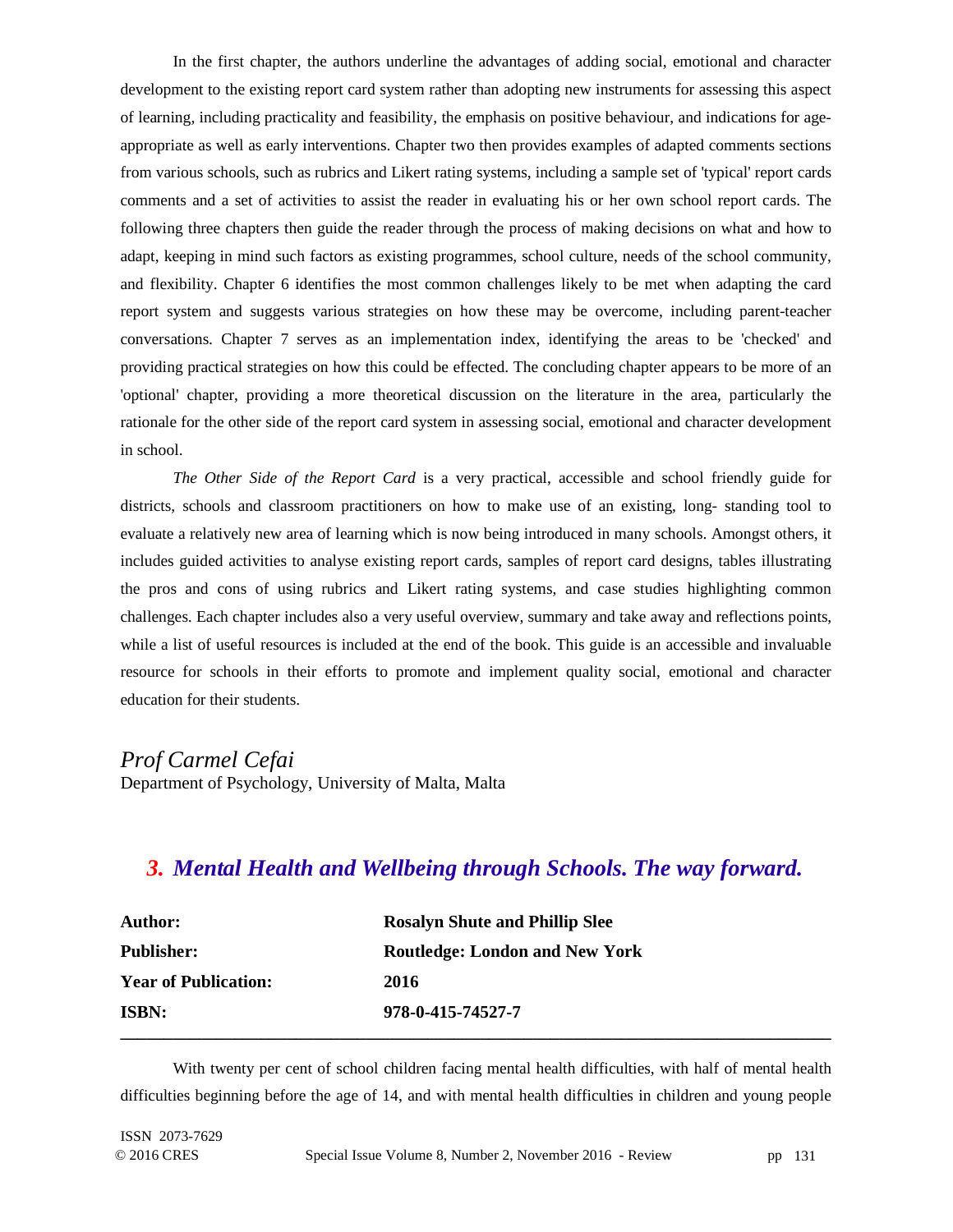being on the increase over the past decades, *Mental Health and Wellbeing through Schools* comes as a very topical and timely book. Though the book's topic will not be new to the journal's reader, the book examines the issues involved through a fresh and creative approach, bringing together a panel of international experts on mental health and wellbeing from across the world, including Australia, Japan, USA, Canada, UK, Italy, Israel and Palestine amongst others. The authors discuss a wide range of contexts, stages of development and issues in mental health and wellbeing in schools from different perspectives, including education, psychology, public health and social work amongst others. The book thus has a wide range of appeal to anyone involved in the promotion and provision of mental health and wellbeing in and through schools, at research, policy development or practitioner level.

*Mental Health and Wellbeing through Schools* is a provocative book, opening up for discussion the various challenges in mental health and wellbeing initiatives in and through schools, presented in four sections: challenges for school leaders and organisations, challenges for the school teachers, challenges of new technologies in mental health initiatives, and challenges related to targeted interventions. These sections are preceded by an excellent chapter by Brian Graetz who underlines the current challenges facing mental health and wellbeing in and through schools. These include amongst others, lack of resourcing and inadequate policy framework, the quality of individual programmes and the implementation demands on schools, the role and function of schools in mental health and wellbeing, the views on mental health and wellbeing of school leaders, staff, parents and students, the need for collaboration with out of school staff, the need for schools to make informed choices about which programme/s to adopt, particularly in view of ongoing and aggressive marketing, the increasing online programmes and mental health apps, and staff professional learning in programme implementation.

These challenges are then taken up by the various authors in the subsequent book sections and chapters, with each chapter providing also possible solutions to the challenges being discussed. This book is not only about challenges, however, presenting also possible solutions to such challenges. Some of the areas and topics discussed in the chapters include dealing with problems through adaptive and flexible school management, the challenges and opportunities for schools when implementing evidence-based mental health programmes, fidelity vs. adaptation in programme implementation, the role and contribution of parents, professional learning for teachers and early childhood educators, the use of internet and technology, using online environments to build staff capacity, and targeted interventions for students with disability, autism, suicide, and depression. In the final chapter, the editors then draw the main themes which emerged from these chapters in mapping the way forward for the promotion and provision of mental health and wellbeing through schools.

*Mental Health and Wellbeing through Schools* is based on the latest evidence on what works in promoting mental health and wellbeing for school children. At the same time it is also grounded in the actual realities of schools, offering directions and solutions for the complex challenges raised in the book. This is an accessible resource for all those involved in mental health and wellbeing initiatives through schools at research, development, implementation and evaluation levels, ranging from educational authorities, policy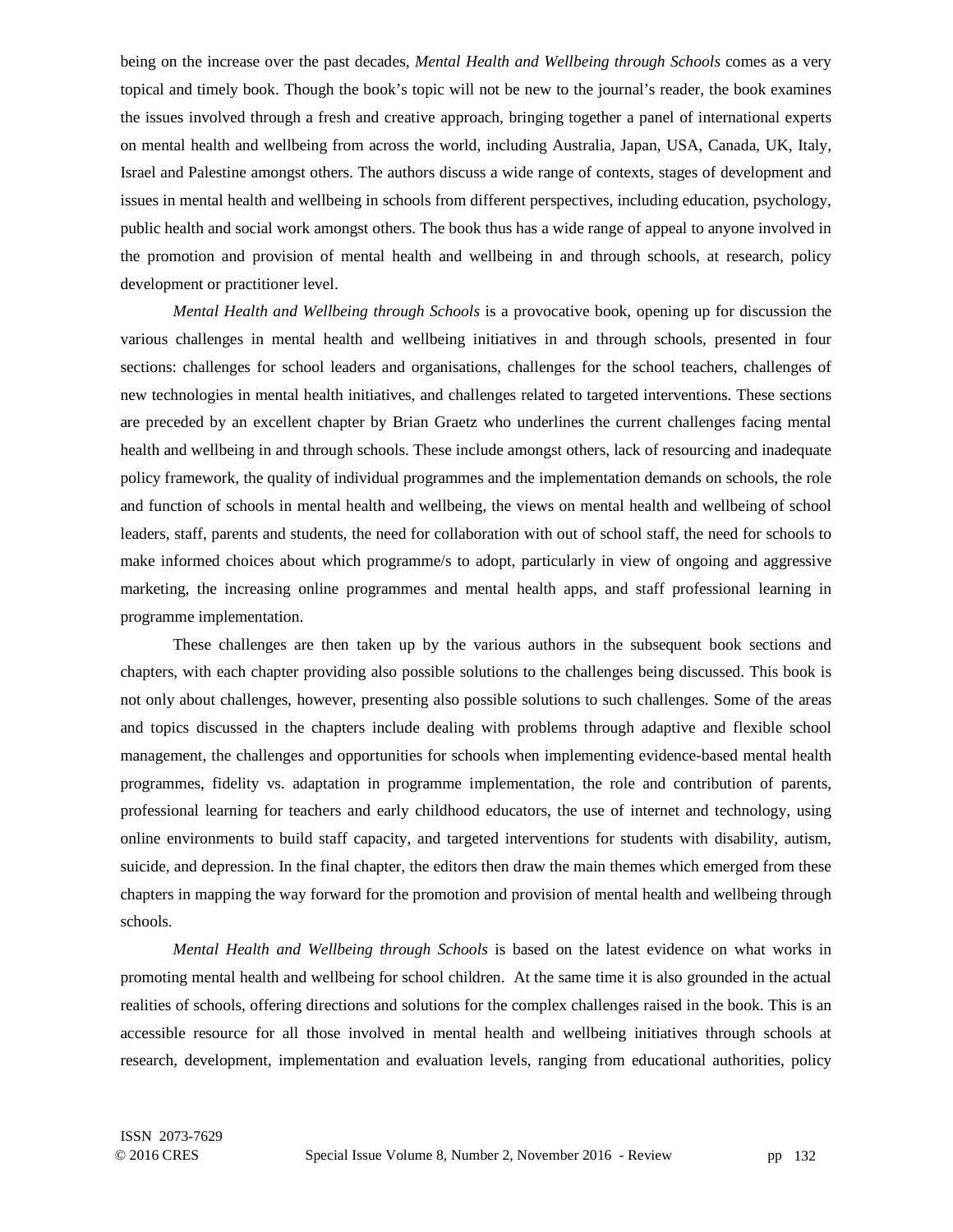makers, school leaders and teachers to teacher educators, researchers and mental health professionals amongst others.

#### *Prof. Carmel Cefai*  Department of Psychology, University of Malta, Malta

# *4. Specific Learning Difficulties: What Teachers Need to Know*

| <b>Author:</b>    | Diana Hudson                                                |
|-------------------|-------------------------------------------------------------|
| <b>Publisher:</b> | <b>Jessica Kingsley Publishers: London and Philadelphia</b> |
| <b>ISBN:</b>      | 978-1-84905-590-1                                           |
|                   |                                                             |

Diana Hudson is a biology and learning support teacher as well as a mentor and tutor for students with specific learning difficulties (SpLD). The author has a diagnosis of dyslexia and of her four children three have diagnosed SpLD. *Specific Learning Difficulties: What Teachers Need to Know* is an insightful and practical guide for those working with students with SpLD. In this book, Diana Hudson breaks down myths regarding dyslexia, dyscalculia, dysgraphia, dyspraxia, Attention Deficit Hyperactivity Disorder (ADHD,) Autism Spectrum Disorder (ASD), Asperger Syndrome, and Obsessive Compulsive Disorder (OCD) with an in depth, strengths focused description of each SpLD. Particular attention is paid to the social and emotional effect of SpLD and how this can impact a student's learning and life. Hudson makes clear from the beginning that this book is not an effort to 'cure' students with SpLD but offers insights and a wealth of strategies to help these students find their strengths and develop learning styles that enable them to achieve success in school.

Written in an informal and direct manor the language makes this book very accessible to all readers. Hudson adhered to a structured layout with each learning difficulty discussed using the same headings. These are revealed at the beginning of each chapter. Hudson begins by providing a definition of the SpLD. How one can spot a student with the SpLD is then explained before the author lists common indicators and common strengths associated with the SpLD. Subsequent headings include; "How can I help in the classroom" and "Individual help". Each chapter concludes with a summary of key points. The summary offers a useful opportunity for the reader to reflect on the most important points. The structured layout ensures a comprehensive overview of each SpLD and makes it is easy for the reader to return to the book and quickly find desired information.

The focus is on what educators can do to facilitate learning differences, in awareness of the difficulties students may be experiencing and ready to explore where their strengths may lie. A problemsolution focus on the emotional and social effects of having a learning difficulty is central to this guide. A teacher's power to boost self-esteem is rated highly. Reiterated throughout the book is the advice, "Your attitude and approach are important". Supportive teaching guides the valuable advice offered by Hudson as